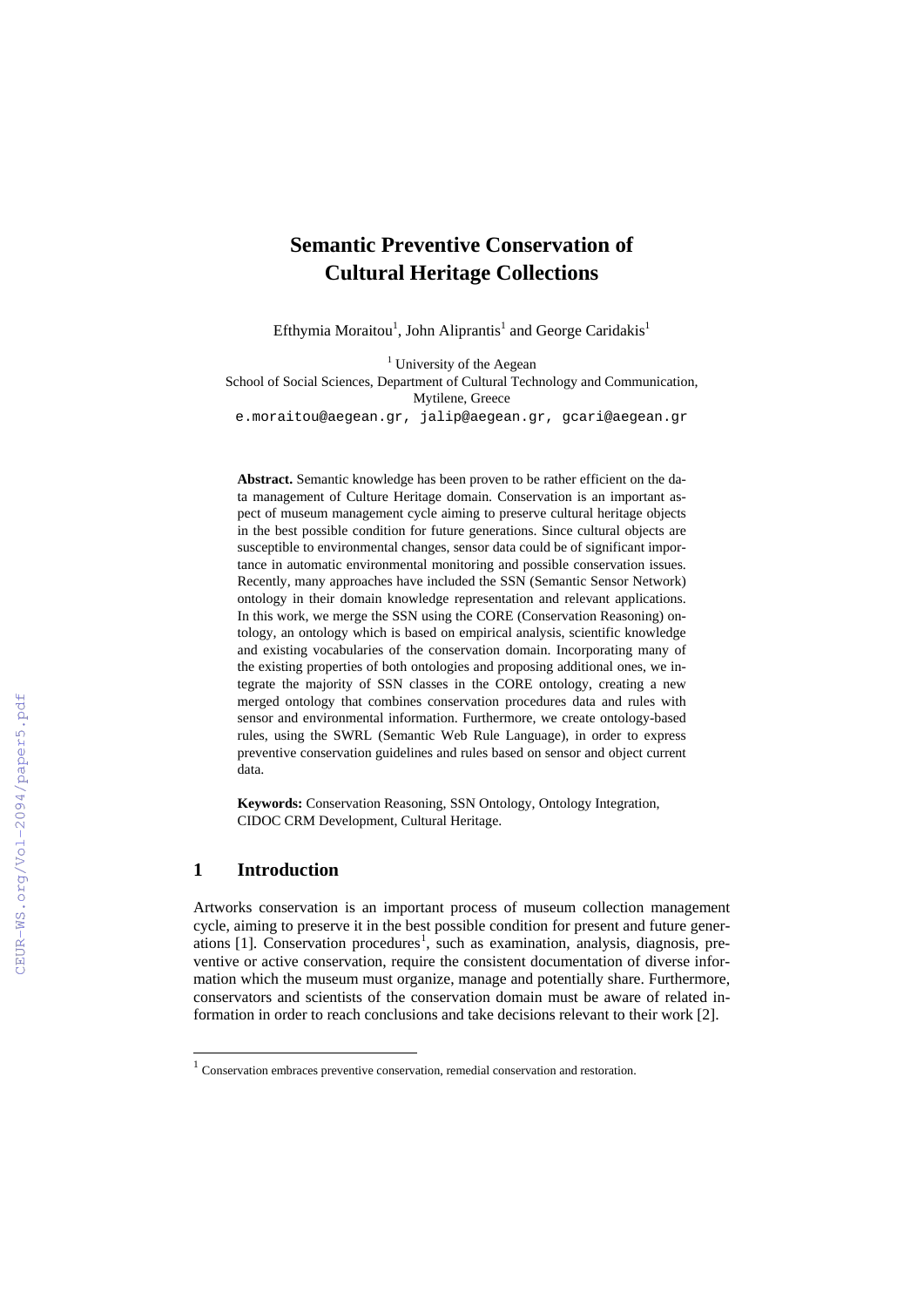While the major part of information is generated by the scientists of the domain of Cultural Heritage (CH) conservation, as a result of their observations and activities, there are also valuable data which are produced by sensors or sensor networks in the context of preventive conservation activities. Preventive conservation<sup>[2](#page-1-0)</sup> includes indirect actions taken to avoid and minimize future deterioration of artworks and collections and therefore is related to the management of environmental conditions [1, 3].

Nowadays, metadata standards and schemes, as well as the mapping between them, facilitate the structural and syntactic interoperability and therefore the information organization, search and retrieval of the CH conservation domain [4]. An approach of ontology-based knowledge representation could create a context of intelligent information management, defining concepts and their relations, as well as their use in the semantic web [5].

Taking into consideration the above mentioned statements, semantic knowledge and ontology-based rules could be efficient for the management of conservation information and sensor data. Besides the creation of semantic and interoperable data, the conceptual representation of domain knowledge could support the ontology-based rules generation [6]. The ontology-based rules could express preventive conservation guidelines and rules, combining information related to objects' condition state, production materials and techniques, environmental conditions, damage mechanisms, causes and results.

Therefore, the use of ontology for artworks conservation and environmental monitoring, as well as the expression of ontology-based domain rules which reflect the knowledge of the discipline is considered beneficial. In the remainder of this paper we first describe the information management requirements pertaining to artworks conservation and monitoring, while we provide an overview of related work in the area of conservation knowledge and semantic sensor data management (Section 2). Thereafter we describe the integration between CORE (Conservation Reasoning) and SSN ontology, as well as the expression of ontology-based rules (Section 3). Finally, we conclude with a brief discussion of future trends regarding to the application of ontologies and ontology-based rules in the domain (Section 4).

## **2 Motivation and Related Work**

#### **2.1 Documentation and Environmental Monitoring in the Conservation Domain**

Artworks and collections present features inseparable to their creation, use and history, which are neither always known nor stable. All the original features and changes must be examined and documented by the scientists of the conservation domain. Detailed and accurate documentation in textual (reports) or visual (photographs, diagrams, designs etc.) records is necessary [7]. However, different conservation activities require different ways (analytical or brief) and modes of information recording. Generally, the information material that scientists of conservation domain collect and produce may refer to an object condition –before or after conservation treatment– and

 $\overline{a}$ 

<span id="page-1-0"></span> $2$  Preventive conservation includes activities about the storage, handling, exhibition, packing and transportation, the security and emergency planning.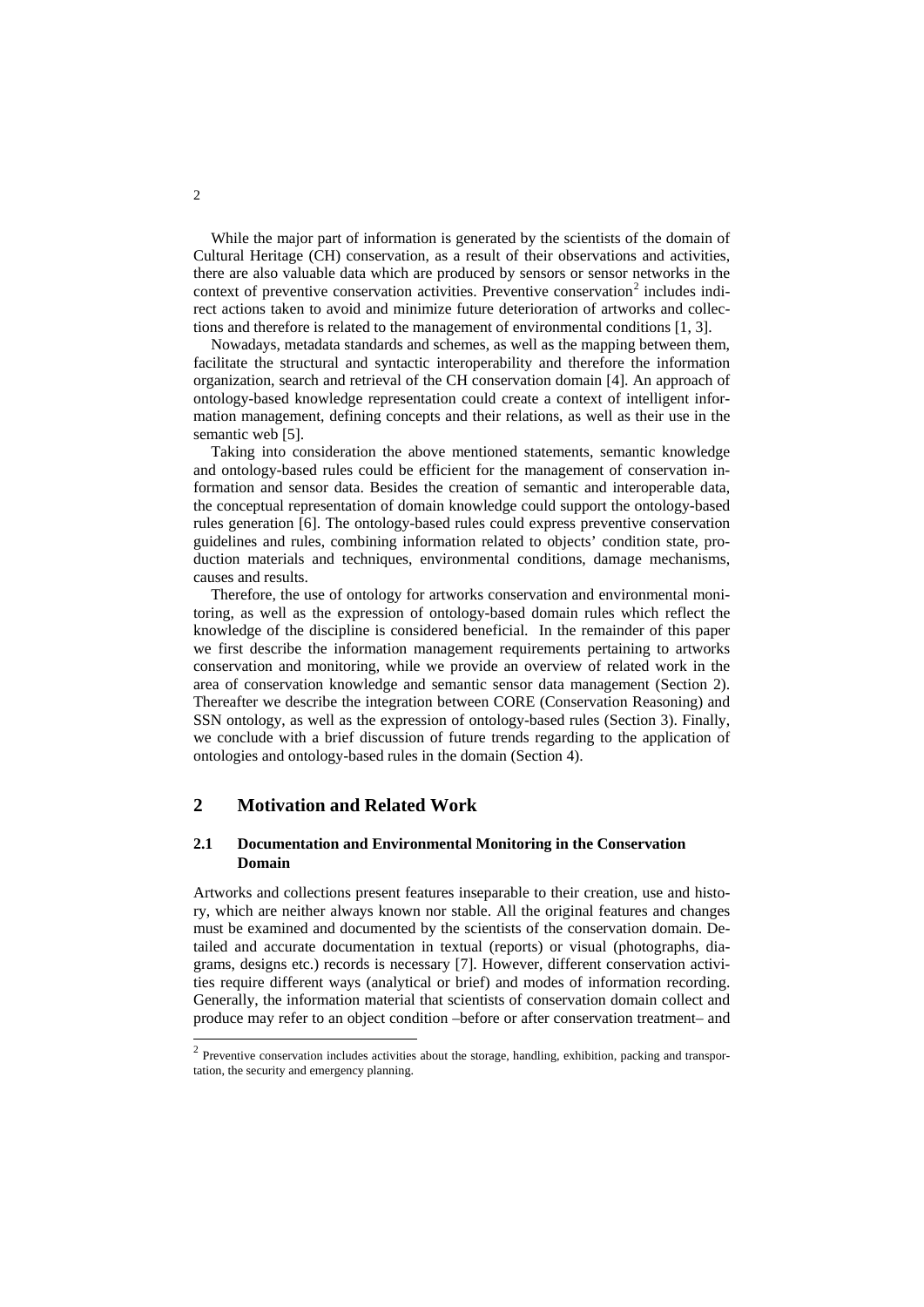pathology, production materials and techniques, applied conservation materials and methods, analysis methods, as well as some administrative information [8].

In the context of preventive conservation, scientists often use sensors to monitor and control some critical physical parameters related to the degradation of the artworks. Sensors are small sensing devices which change their status according to physical stimulus and can be attached to larger objects or specific location [9, 10]. Nevertheless it must be mentioned that the ideal atmosphere may differ for each item, or group of items, according to their original materials and current condition state [3, 11]. According to the different cases and requirements, data loggers, as well as sensors in wired or wireless sensor networks, have been used in different implementations. The provided measurements can be downloaded to a computer and analyzed from time to time, or in the case of networks communication, data flow from lowpowered devices to high-powered systems (also called platforms) for further aggregation and processing [12]. Additionally in potential ΙοΤ (Internet of Things) architectures for museums, sensor data are transferred to a cloud by means of gateways [3]. Commonly, the main environmental factors which are monitored are related to the temperature and relative humidity, but in some cases sensors are used for the detection of light and other forms of radiation, the pollution, the pests and the vibration  $[10]$ .

The combination of documented information and recorded sensor data could improve the conservation specialists' work. In the short-term, the aforementioned sustained supervision aims to the immediate detection of environmental changes. Therefore, by using existing knowledge about an object feature it is easy to estimate whether the condition is harmful, act accordingly and reduce the potential risk [10, 11]. Furthermore the long-term records of sensed data, in relation to other information which have been documented during conservation procedures, may lead to useful inferences about the relation between the material decay and its environment [3].

#### **2.2 Conservation Information and Sensor Data Management**

Considering the amount and diversity of information related to conservation procedures, high organization in a concept level is often required for its integration and management. Conceptual Reference Model (CIDOC CRM) is a widely used ontology for CH and conservation domain, though not always effective. It has been noticed that the known information in a particular point of time during conservation documentation, sometimes cannot be expressed by a CIDOC CRM entity [13, 14].

Conservation is an interdisciplinary science, consequently it is useful to include data models and ontologies of related domains, such as chemistry domain. In this context OreChem data model and CRMsci (Science Observation Model) have been very useful for analysis and examination [15, 16]. Nevertheless there are some domain ontologies about conservation science and procedures. The Ontology of Paintings and Preservation of Art (OPPRA) draws existing ontologies such as CIDOC CRM, Ore-Chem and OIA-ORE and aims at the description of chemical analysis/characterization data [17]. Furthermore, PARCOURS is a domain ontology dedicated to conservation and restoration domain [18]. Finally, CORE ontology extends CIDOC CRM with concepts and relations about materials and techniques, condition state and conservation processes of artworks, and particularly byzantine icons [19].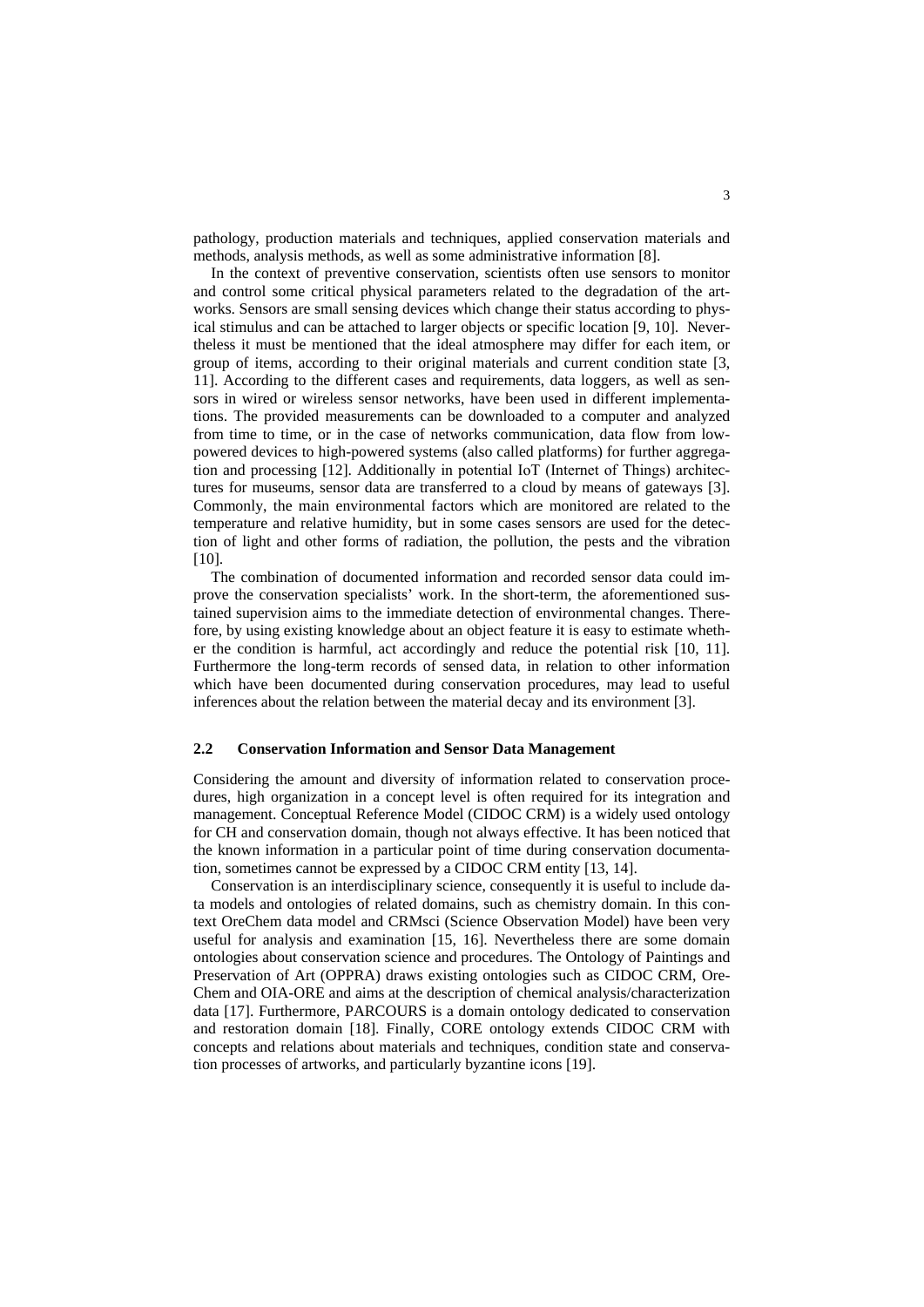Similarly to conservation information, sensor data may be difficult to be shared, integrated and processed, in order to support knowledge extracting and reasoning capabilities such as intelligent decision making. This is caused because sensor networks are consisted of devices with increased heterogeneity which produce various types of data and measurements. To overcome the lack of semantics in sensor networks, semantic technologies are used to automatically annotate and enrich sensor data, add semantic metadata and information and resolve the heterogeneous of sensor data [9]. In this direction Semantic Sensor Web (SSW) uses declarative descriptions of sensors, networks and domain concepts to search, query and manage the network and sensor data [20].

Sensor ontology is one of the most important components of the SSW [20]. In the past years there have been developed general sensor ontologies, as well as ontologies for more specific applications (such as CSIRO, CESN, OntoSensor etc). However, there were problems in terms of the sensor ontology structure and the expression of processes and systems' composition. Therefore, the W3C Semantic Sensor Network (SSN) Incubator Group proposed a more generic, field-independent model, the SSN ontology. Developed from developers of the CSIRO, MMI and OOTethys ontologies, the SSN addresses many of the problems in the older ontologies. The SSN ontology integrates and upgrades the original ontologies with more detailed classification and a wider range of generality [20, 21].

As proposed in previous works the semantic sensor data can be connected with domain concepts related to a specific scenario where the sensor networks are used [9]. This type of organization may be interesting in order to further analyze data and verify its compliance with domain rules. A very similar idea has been proposed in WISE-MUSEUM project specifying art conservation rules [10].

## **3 Knowledge Semantic Representation**

#### **3.1 Methodology and Tools**

The domain ontology for the representation of conservation domain knowledge and sensor networks concepts was achieved with the integration of CORE and SSN ontology. The CORE ontology builds upon and extends the CIDOC CRM ontology, while is based on empirical analysis, scientific knowledge and existing vocabularies of the conservation domain. The CORE ontology consists of a base of 11 classes, each of which branch into subclasses with semantic consistency. CIDOC CRM top-level classes capture the provenance information about an artwork while the CORE extensions capture the domain related knowledge [19]. On the other hand SSN ontology consists of 41 concepts and 39 object properties, and can describe sensors, the accuracy and capabilities of such sensors, observations and methods used for sensing [21]. Furthermore, it is built around a central Ontology Design Pattern (ODP) describing the relationships between sensors, stimulus, and observations, the Stimulus-Sensor-Observation (SSO) pattern [1].

CORE development and its integration with SSN entities are achieved with the free open source software Protégé (Protégé Desktop version 5.2.0) of Stanford University [22]. Entities attributes and inference rules were also included to support a finer level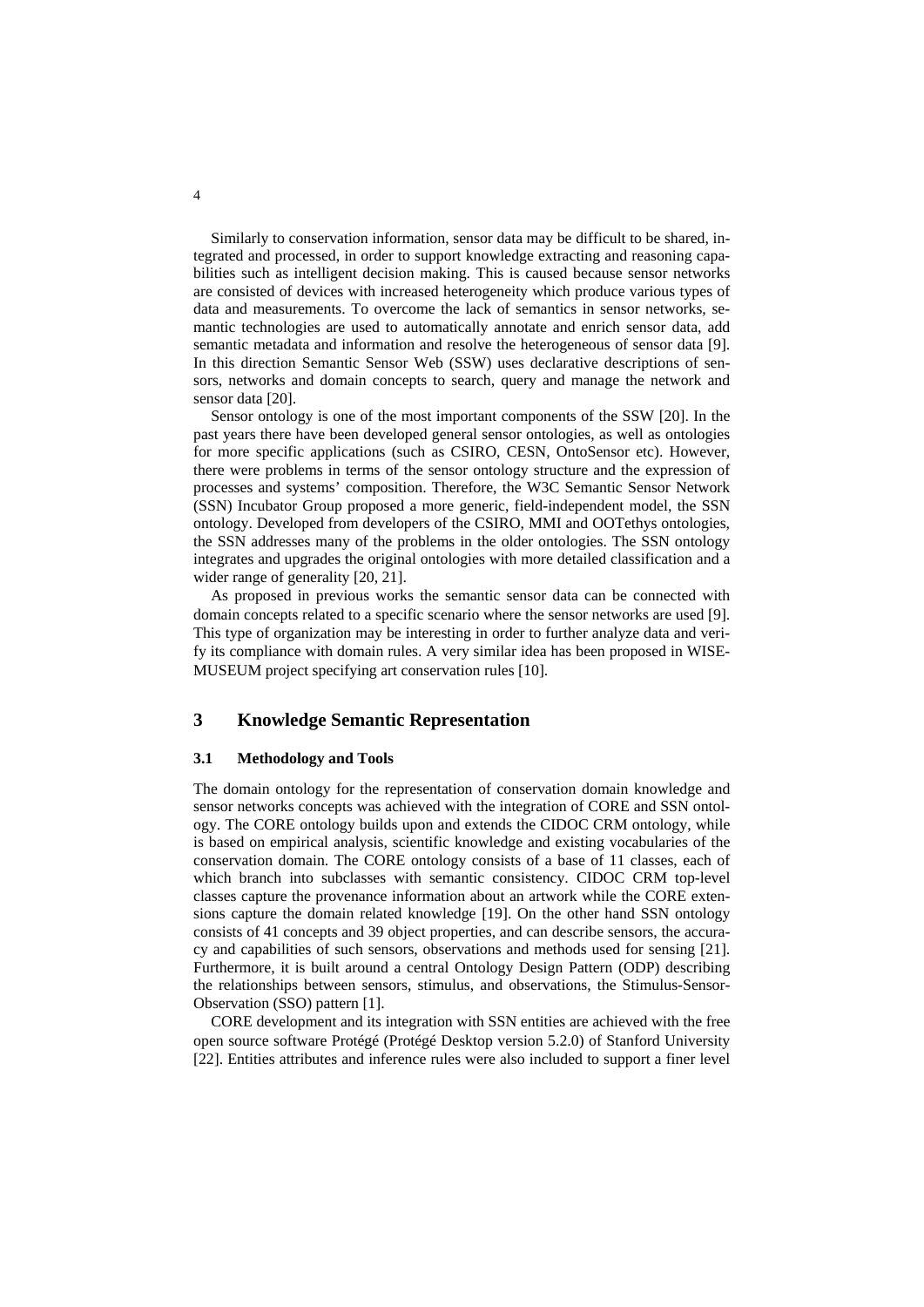of granularity for the domain. In some point the efficiency and consistency of the ontology was tested by the reasoners "Pellet" and "Hermit". In addition, rules which express knowledge of the domain of preventive conservation were formulated in SWRL rule language and were expressed through SWRL tab of Protégé.

## **3.2 CORE-SSN Entities and Relations**

Considering the amount and diversity of information related to conservation procedures, high organization in a concept level is often required for its integration and management. In order to model conservation information and sensor data which derived from monitoring of environmental conditions, CIDOC CRM, CORE domain ontology and SSN sensors ontology were combined. CIDOC CRM is the topontology which CORE entity extends, while the SSN entities are manually mapped and integrated with the rest of the other two ontologies.

CORE ontology is based on CIDOC CRM classes and furthermore includes entities which aim to model more accurately the knowledge relating to artworks and collections (a) physical and material structure, (b) pathology, (c) conservation procedures, (d) environment and (e) information resources. Therefore, there are CORE concepts which organize and represent types of measurement activities related to the processes of monitoring and material analysis or modification activities related to processes of sampling and conservation. Furthermore, there are concepts about properties such as temperature, physical features such as types of material or structure attributes and deterioration, information objects and so on. An interesting aspect of CORE concepts structure is the fact that the entities about a damage cause, mechanism and result are separately defined. Therefore, it is possible to capture the information about what is observed and what is concluded or could potentially appear as a consequence. Additionally, the aforementioned possible conclusions or consequences in some cases were captured as axioms of the ontology.

Some of these concepts are semantically related to the classes of SSN ontology. As a result it was possible to integrate SSN classes in CORE structure either as subclasses, for example SSN class 'Stimulus' is the subclass of 'E5 Event'. Moreover some SSN classes were defined as equivalent to some CIDOC CRM or CORE classes, for example SSN class 'Observation' was equivalent to CORE class 'Monitoring', maintaining the semantic consistency. In Figure 1 the main integration and correlation between SSN and CORE entities is presented.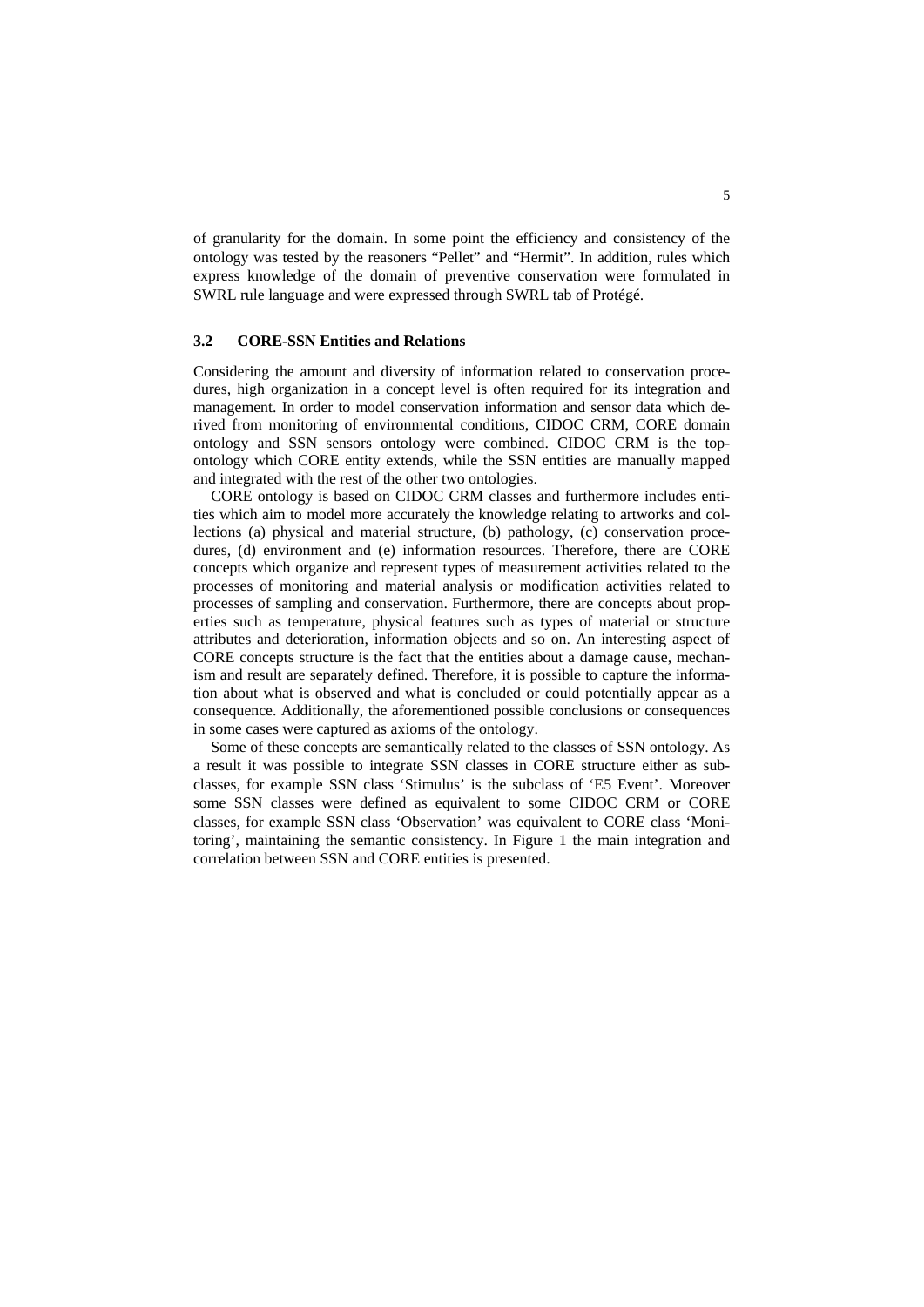

**Fig. 1.** Main classes and subclasses of CORE-SSN integration.

The logical association between the CORE and SSN classes was further achieved by using the existing relations of the ontologies, as well as by adding some new. For example, an object property was created in order to correlate the SSN class 'Feature of Interest' with a CORE class which corresponds to a concept of object or place of observation, such as 'Site' or 'Work of Art'. Therefore, the object property 'equals to' and its inverse object property 'is equaled to' was added (Fig. 2).

In order to test the scope and integrity of CORE-SSN ontology a number of individuals of entities and object property assertions between them was created. Therefore, some expressions related to the temperature monitoring of an exhibition hall were captured. Particularly using the SSN classes and relations, alongside these of CORE, we could define that the Exhibition Hall was observed, the property of observation was specifically the temperature, the particular environmental factor of Exhibition Hall was heat and that the stimulus by which the observation was originated was triggered by heat change (Fig. 2). The above mentioned information tends to be more expressive since it captures technical information about sensors function and scientific information about environmental conditions. Moreover, these concepts and relations could express the potential mechanisms which could be triggered and the damages which could be caused, since the factors and phenomena concepts are included in CORE conservation science ontology.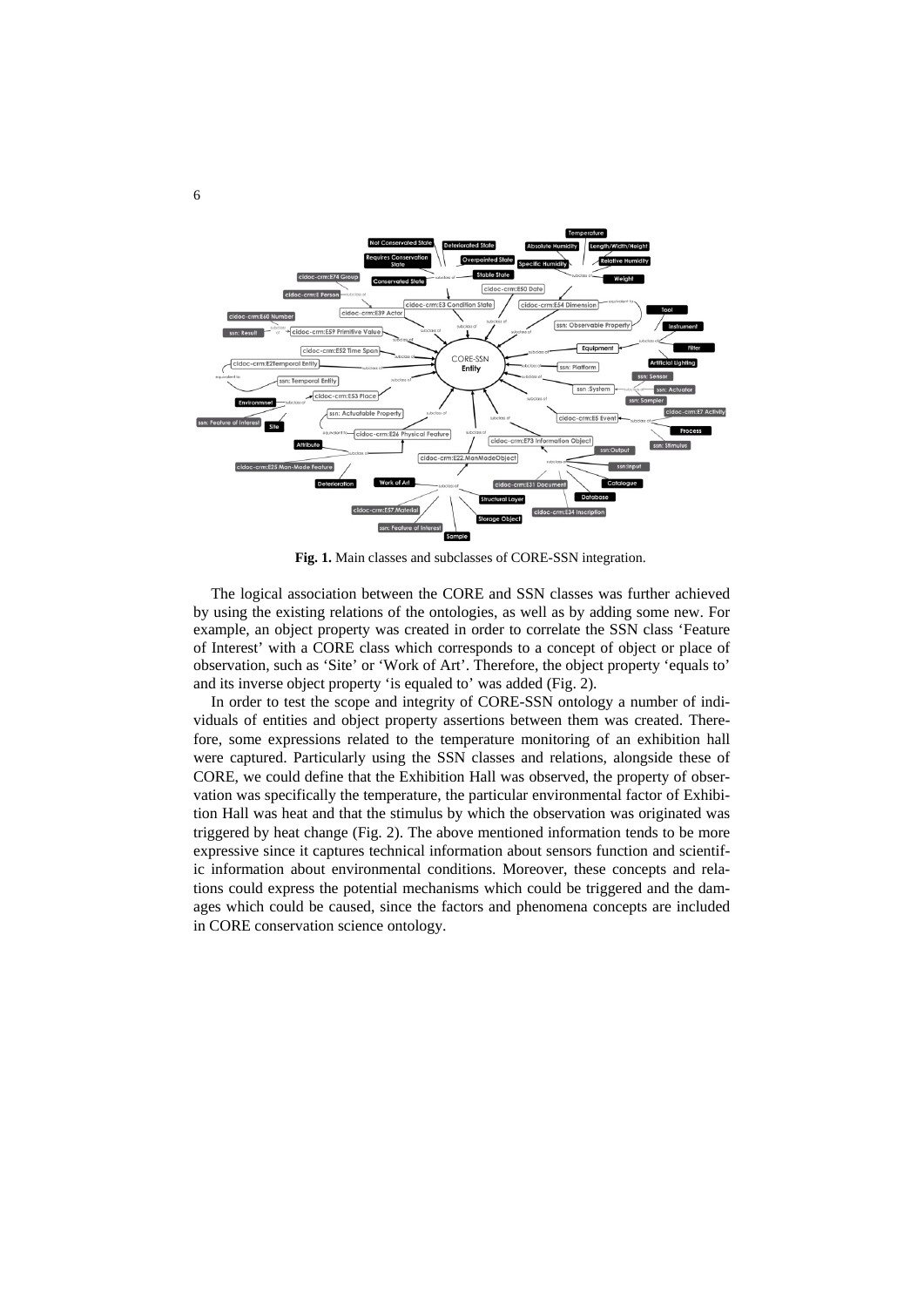

**Fig. 2.** A conceptual mapping between entities and relations of CORE-SSN integration.

### **3.3 Reasoning and Ontology-Based Rules**

The aforementioned semantic organization of concepts and relations was used for the definition of rules and therefore the generation of inferring information. Initially, we formulated rules in order to further define the relations between concepts. For example, in cases of temperature monitoring of a site, in particular an exhibition hall, it is possible to use both the concepts of heat and temperature. However the first is referred to the environmental factor while the second to its measured dimension. Therefore, having defined some basic relations between individuals and formulating the rule S1, we could have the inferring information that the temperature actually refers to the heat of the place and that it was observed particularly by a temperature measurement activity. Using the SWRL syntax, the above mentioned rule can be expressed as shown in Table 1.

|  |  | <b>Table 1. SWRL Rule 1 (S1).</b> |  |  |  |  |
|--|--|-----------------------------------|--|--|--|--|
|--|--|-----------------------------------|--|--|--|--|

| Core: Heat (?h), core: Exhibition_Hall(?eh), sosa: Observation(?o), core: measured(?o, |  |  |  |  |
|----------------------------------------------------------------------------------------|--|--|--|--|
| ?eh), core:Temperature(?t), core:has_environment(?eh,?h),                              |  |  |  |  |
| core: has dimension(?eh,?t) $\rightarrow$ core: has dimension(?h,?t),                  |  |  |  |  |
| core:Temperature Measurement (?o)                                                      |  |  |  |  |

Activating the reasoner Pellet some useful information is inferred, according to rules and relations. Particularly, the individual Observation1 whose type is the SSN entity Observation, is inferred that can be equally be defined by the type Temperature\_Measurement which is a CORE entity. The aforementioned inference is due to the fact that Observation1 is correlated to other individuals which verify the rule S1.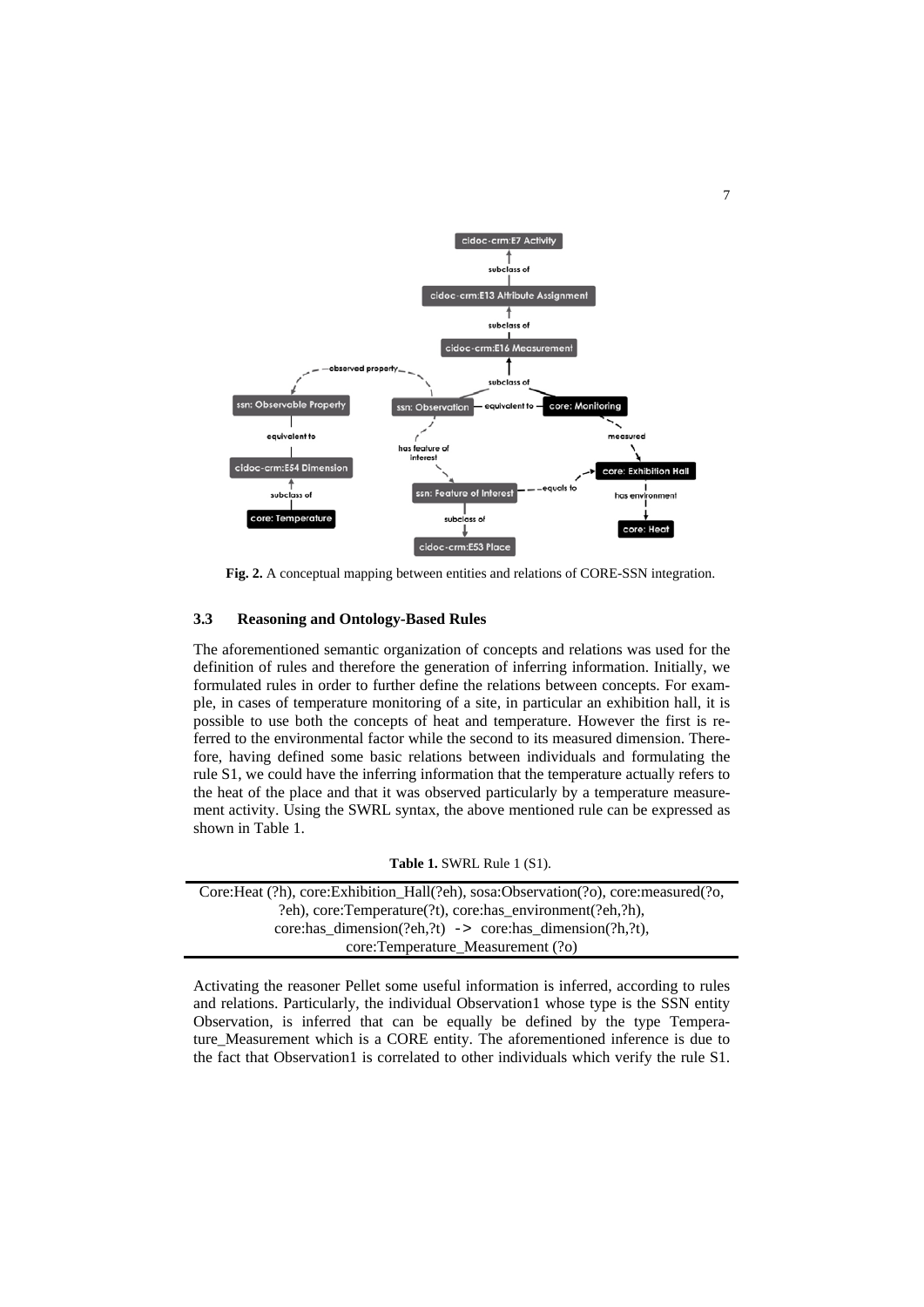Therefore, SSN and CORE concepts can be equally used for the definition and querying of relevant individuals.

Moreover, the ontology-based rules could express preventive conservation guidelines and rules, such as the definition of a temperature "set point" for a sensor of the system. However, we have to take into account that in practice the set point for an environmental factor may differ according to the needs and the general condition of an item, group of items, site etc. For example, the below SWRL expression (S2) uses the built-in atom "swrlb:greaterThan" to compare the temperature measurement of an observation with a threshold *(ex. 35 °C)* and infer that there is a change in heat factor (Table 2).

|  |  | Table 2. SWRL Rule 2 (S2). |  |  |
|--|--|----------------------------|--|--|
|--|--|----------------------------|--|--|

| sosa: $Observation(?o)$ , sosa: $Result(?r)$ , core: $Heat(?h)$ , core: $Heat\_Change(?h)$ , |
|----------------------------------------------------------------------------------------------|
| sosa:has_result(?o, ?r), core:has_temperature(?r, ?num),                                     |
| swrlb:greaterThan(?num, 35)                                                                  |
| $\rightarrow$ core: has environmental change (?h, ?hc)                                       |

In the context of CORE ontology some axioms about the mechanisms and the results of environmental changes had been formulated. For example, axioms have expressed the fact that heat change triggers the physicochemical mechanism of heating and that heating effects mechanical damage, such as swelling. Furthermore, the expressivity of the ontology allows the definition of the artworks which may be exhibited in the place under observation. The structure and production materials of the object can be expressed with CORE entities and relations. Using CORE ontology classes and relations, as well as the included axioms, we could formulate rules about the potential impact of the heat change on the materials and structural layers of an artwork. For example, we could correlate the potential damage of swelling, which is effected by heating, with an artwork, which has a textile support layer.

In this case, we used the CORE relation *"has the tendency to"* in order to express a rule about the potential presentation of swelling on an artwork with textile support (Table 3). The information that had been inferred, using the axioms and rules, about the environmental change of the Exhibition Hall, the possibility of a damage mechanism activation and the impact of this change on an artwork that is exposed in this condition, could be useful in the context of querying in order to support recommendations or decision-making.

|  |  | Table 3. SWRL Rule 3 (S3). |  |  |
|--|--|----------------------------|--|--|
|--|--|----------------------------|--|--|

| $core: Work_of\_Art(?w)$ , $core: places(?eh, ?w)$ , $core: Textile\_Support(?ts)$ , |  |
|--------------------------------------------------------------------------------------|--|
| core:Exhibition_Hall(?eh), core:has_structural_layer(?w, ?ts), core:Swelling(?sw)    |  |
| -> core:has_tendency_to('?w,'?sw)                                                    |  |

Taking into consideration additional information about sensor measurements, observations and samples, we can create a system which provides predictions about the risks and deterioration of the objects regarding environmental conditions such as heat and humidity.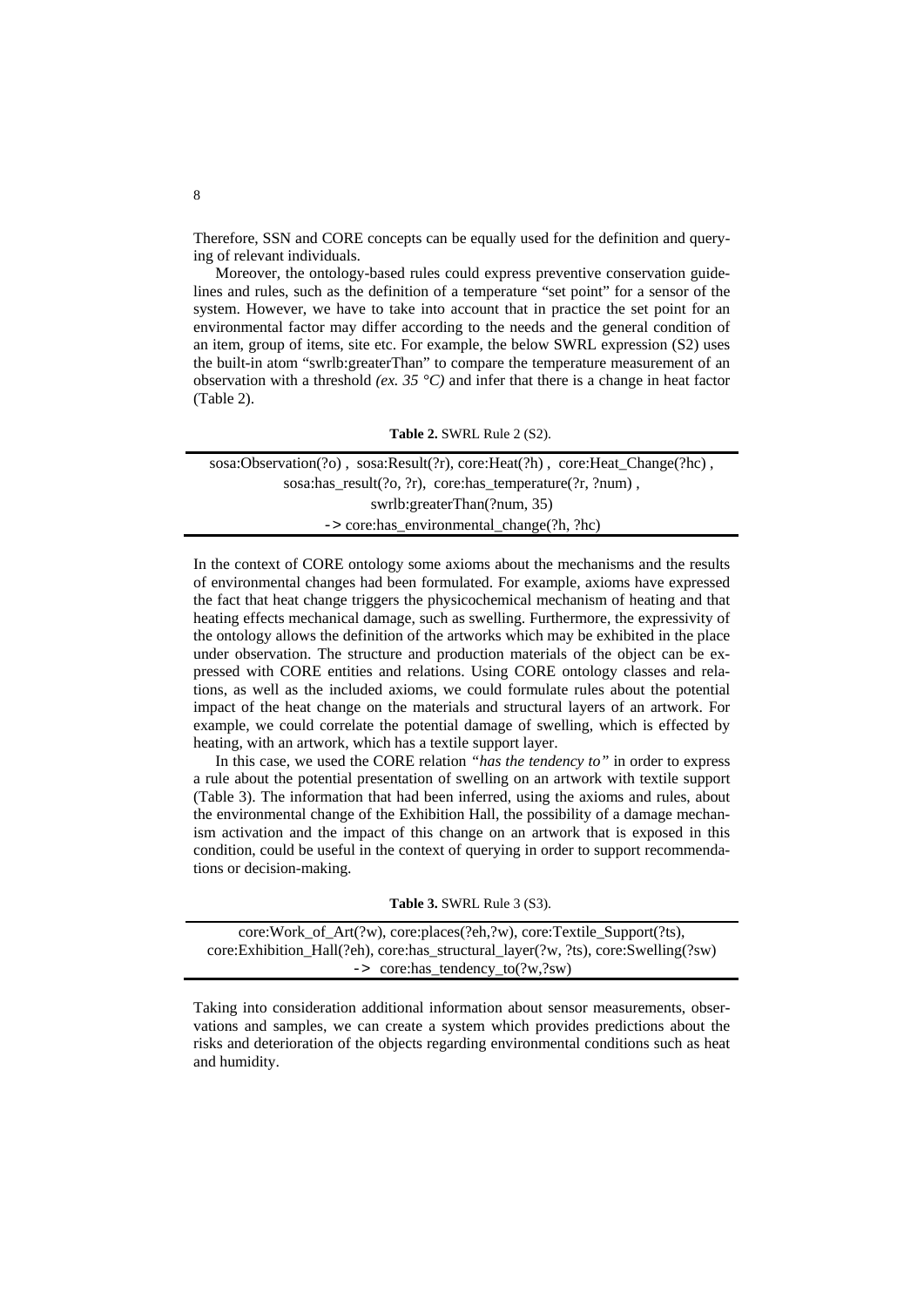## **4 Conclusion and Future Work**

In this work, the CORE, an ontology for conservation domain, is integrated with the SSN ontology in order to combine information about the artworks' condition state and environmental conditions, and express preventive conservation guidelines and rules. In our approach, we integrate the majority of the SSN classes into the CORE structure either as subclasses, or as equivalent to CORE classes, while also we use the existing object properties of both ontologies and add a few new, to achieve the logical association between them.

The CORE - SSN integration is developed in the open source software Protégé, and the reasoners "Hermit" and "Pellet" are used for rules implementation. Nevertheless, further work is necessary for the validation of the integration and the testing of the rules efficiency. Furthermore, in regards of the rule language, the SWRL syntax was used at this stage, though other rule languages are considered to be tested as well in the future, such as Jena Rule. It is probable that the requirements of real-time processing, ontology's complexity and the amount of the processed semantic data could potentially lead to the use of a different rule language [23].

Future research could mainly focus on the design and development of a recommendation system that will provide users useful advices and suggestions based on the semantic rules and information derived from sensor data and objects' features. By incorporating systems like Wireless Sensor Networks (WSN) and context-aware services and using the CORE-SSN ontology approach, we aim in designing a conservation system that automatically control environmental conditions according to sensor data and support decision-making in compliance with art conservation rules and semantic knowledge.

### **References**

- 1. International Council of Museums Committee of Conservation (ICOM CC), "Terminology to characterize the conservation of tangible Cultural Heritage". [Online]. Available: http://www.icom-cc.org/242/abo[ut/t](http://www.icom-cc.org/242/about/)erminology-for-conservation/# Wim1LHlx3IU.
- 2. Marty PF, Jones KB (2012), Museum Informatics People, Information, and Technology in Museums. Routledge, New York, London
- 3. Perles, A., Pérez-Marín, E., Mercado, R., Segrelles, J. D., Blanquer, I., Zarzo, M., & Garcia-Diego, F. J. (2018). An energy-efficient internet of things (IoT) architecture for preventive conservation of cultural heritage. Future Generation Computer Systems, 81, 566- 581.
- 4. Chan LM, Zeng ML (2006) Metadata Interoperability and Standardization A Study of Methodology, Part I: Achieving Interoperability at the Schema Level. D-Lib Magazine 12(6):1-19
- 5. Gómez-Pérez A, Fernández-López M, Corcho O (2005) Ontological Engineering With Examples from the Areas of Knowledge Management, e-Commerce and the Semantic Web, 1st edn. Springer-Verlang, London
- 6. Rattanasawad T, Saikaew K. R., Buranarach M, Supnithi T. (2013) "A review and comparison of rule languages and rule-based inference engines for the Semantic Web," 2013 International Computer Science and Engineering Conference (ICSEC), Nakorn Pathom, 2013, pp. 1-6.